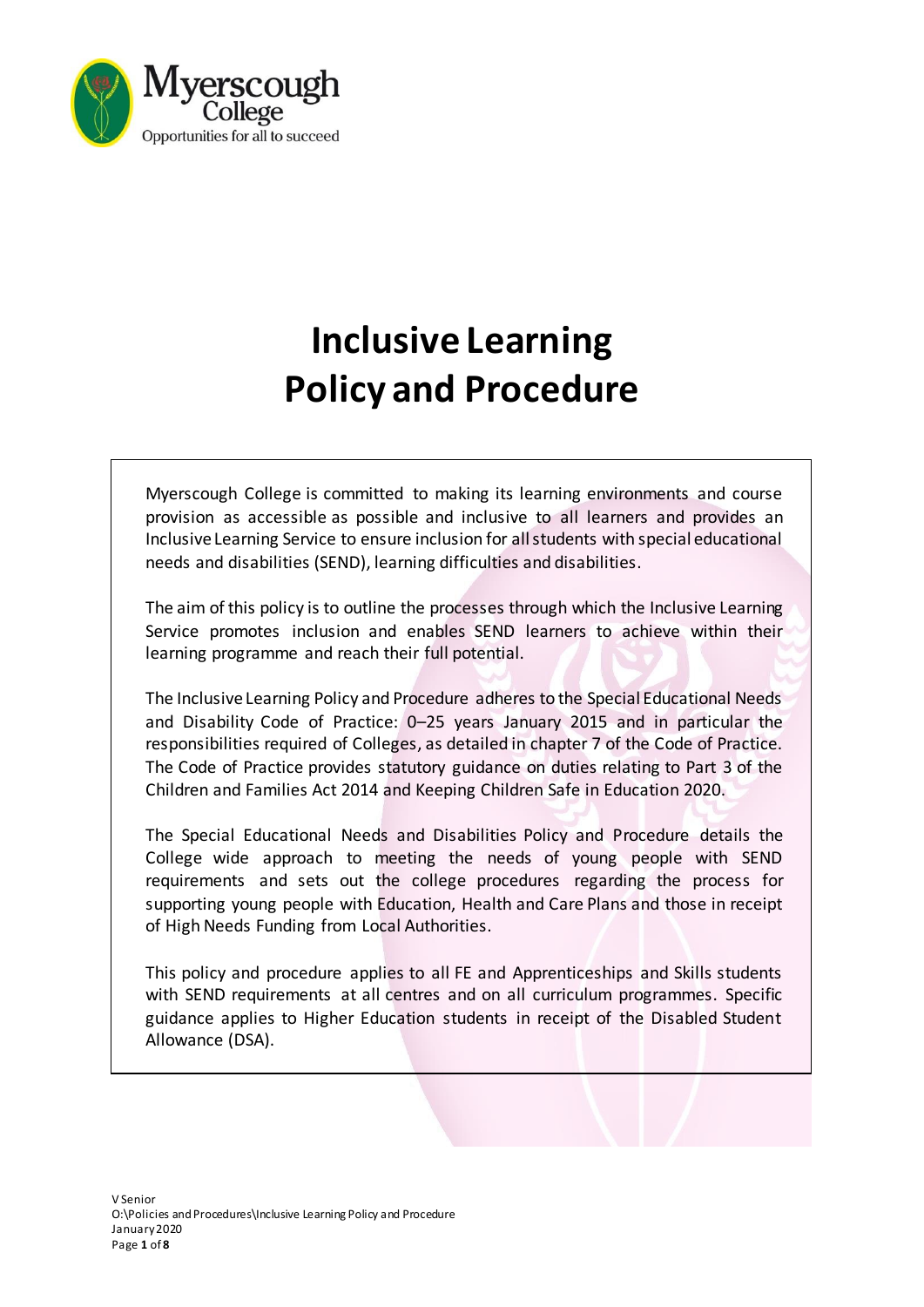# **1. Introduction**

#### **The Inclusive Learning Team consists of:**

Head of Inclusive Learning - oversees all Inclusive Learning Provision Assistant Head of Inclusive Learning –Preston Centre - Apprenticeships and Skills, 14-16 and HE Assistant Head of Inclusive Learning –Liverpool Centre - FE and 14-16 SEND Funding and EHCP Manager Exam Access Arrangements Coordinator Specialist SEND Tutor team Coordinator – Witton and Warrington Centres Coordinator – Apprenticeships, Traineeships and Moving-on Programmes Coordinator – Preston Foundation Learning and Supported Internships Coordinator – Preston Animal and Equine Studies, Vet Nursing and Farriery Coordinator – Preston Agriculture and Countryside, Greenspace and Creative Studies Coordinator – Preston Sports Studies (plus Old Trafford) Motorsports/Agricultural Engineering Learning Mentors – Liverpool Centre Transitions Advisors Inclusive Learning Advisors BSL Communicators Administrator

**The Local Offer for Myerscough College is accessible via the College website** and on Local Authority websites and details the support that is available at the College for young people with Special Educational Needs and Disability (SEND) requirements.

**Funding for Inclusive Learning provision** for Further Education students (FE) and Apprenticeships and Skills (A&S) students comes from the Education Skills Funding Agency (ESFA), the Adult Education Budget (AEB) and Local Authorities for High Needs Funded learners (HNF). 14-16 additional support provision is invoiced directly to schools.

**Funding for Higher Education students** in receipt of a Disabled Student's Allowance (DSA) comes from Student Finance England or equivalent.

**The College operates a graduated response to the needs of students with additional learning requirements.**

Some students' needs can be met through high quality differentiated teaching and learning and may not require any support through the Inclusive Learning service.

Some students may require monitoring by the Inclusive Learning team with minimum levels of support and possible exam access arrangements whilst some students require more regular support throughout the year, either in-class or out of class support.

Some students have been identified as High Needs Funded students or have been given Education, Health and Care plans, whereby agreements with the Local Authority need to be made in order to meet their educational and support needs.

Support provision for each SEND student is carefully managed following the 'Assess, Pl an, Do, Review' process, as identified in the SEND Code of Practice.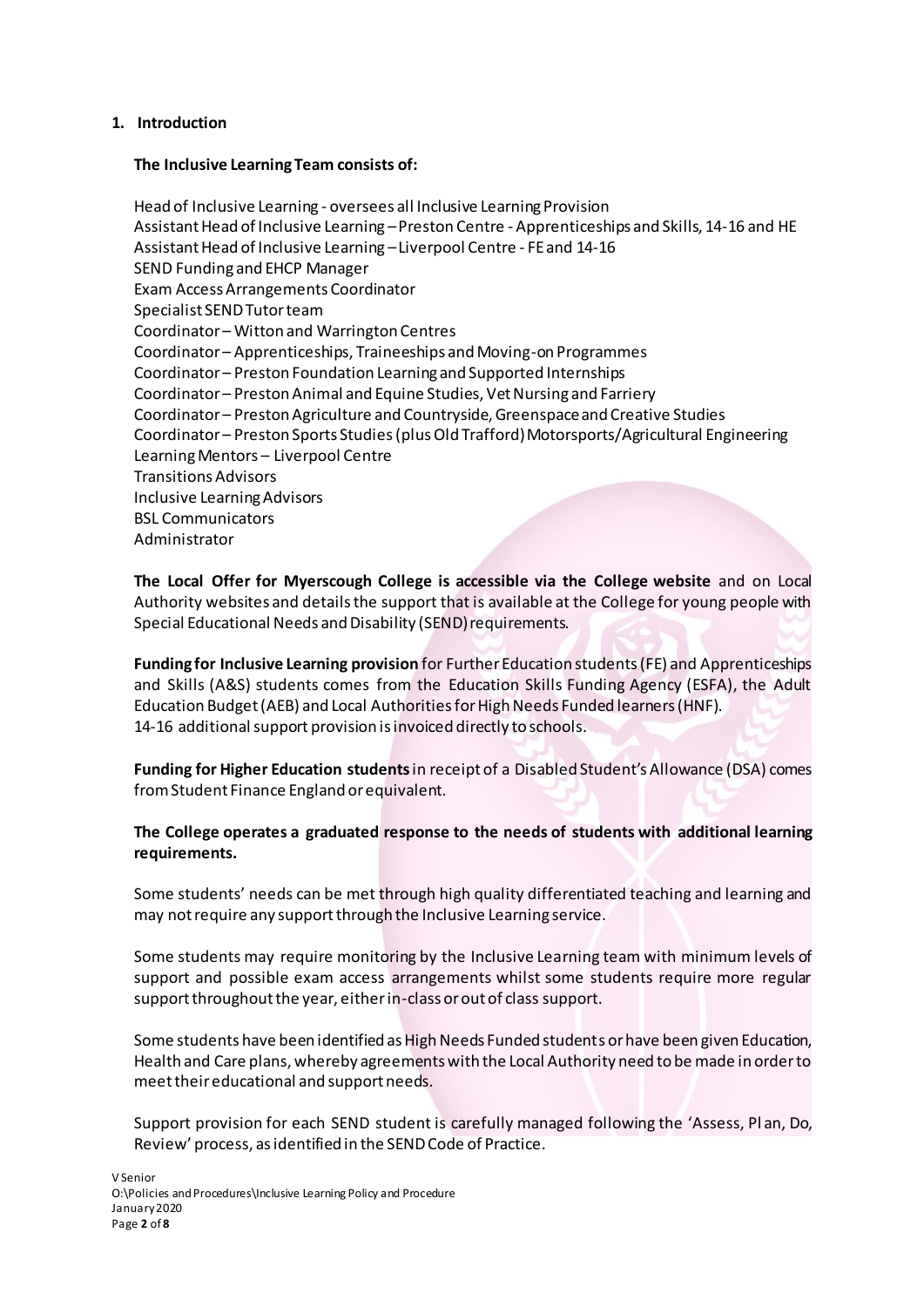# **2. Definitions**

The SEND Code of Practice provides statutory guidance on duties, policies and procedures relating to Part 3 of the Children and Families Act 2014.

A young person is defined as having a SEN if they have a learning difficulty or disability, which calls for special educational provision to be made for them. In this context this is a young person over compulsory school age and under 25 years.

A young person has a learning difficulty or disability if they:

- have a significantly greater difficulty in learning than the majority of others of the same age, or
- have a disability, which prevents or hinders him or her from making use of facilities of a kind generally provided for others of the same age in mainstream schools or mainstream post-16 institutions.

A young person who has a disability or health condition, which requires special educational provision to be made, will be covered by the SEN definition.

Special educational provision is support, which is additional or different to support usually available to young people of the same age in mainstream schools or colleges.

# **3. Procedure**

#### 3.1 **Support for Further Education and Apprenticeships and Skills Students**

#### • **Prior to application for a College Course:**

The Inclusive Learning Team will liaise with Local Authorities and providers of Education, Health and Care, to identify the learning support requirements of prospective learners.

Transition planning with local schools, specialist schools, colleges and employers will take place and the Inclusive Learning Team will work closely with the Admissions team and course tutors.

The Transitions teamwill attend school reviews and Education Health and Care reviews, as requested by schools and local authorities.

The Support Planning Record will be completed by a member of the Inclusive Learning Team.

Transition visits from prospective students, parents, Special Educational Needs Coordinators (SENCO's), key workers will be organised, as required.

Young people will be invited into College to experience the learning environment, as required.

A member of the Inclusive Learning Team will attend open days, taster days and career events at College and in the local community.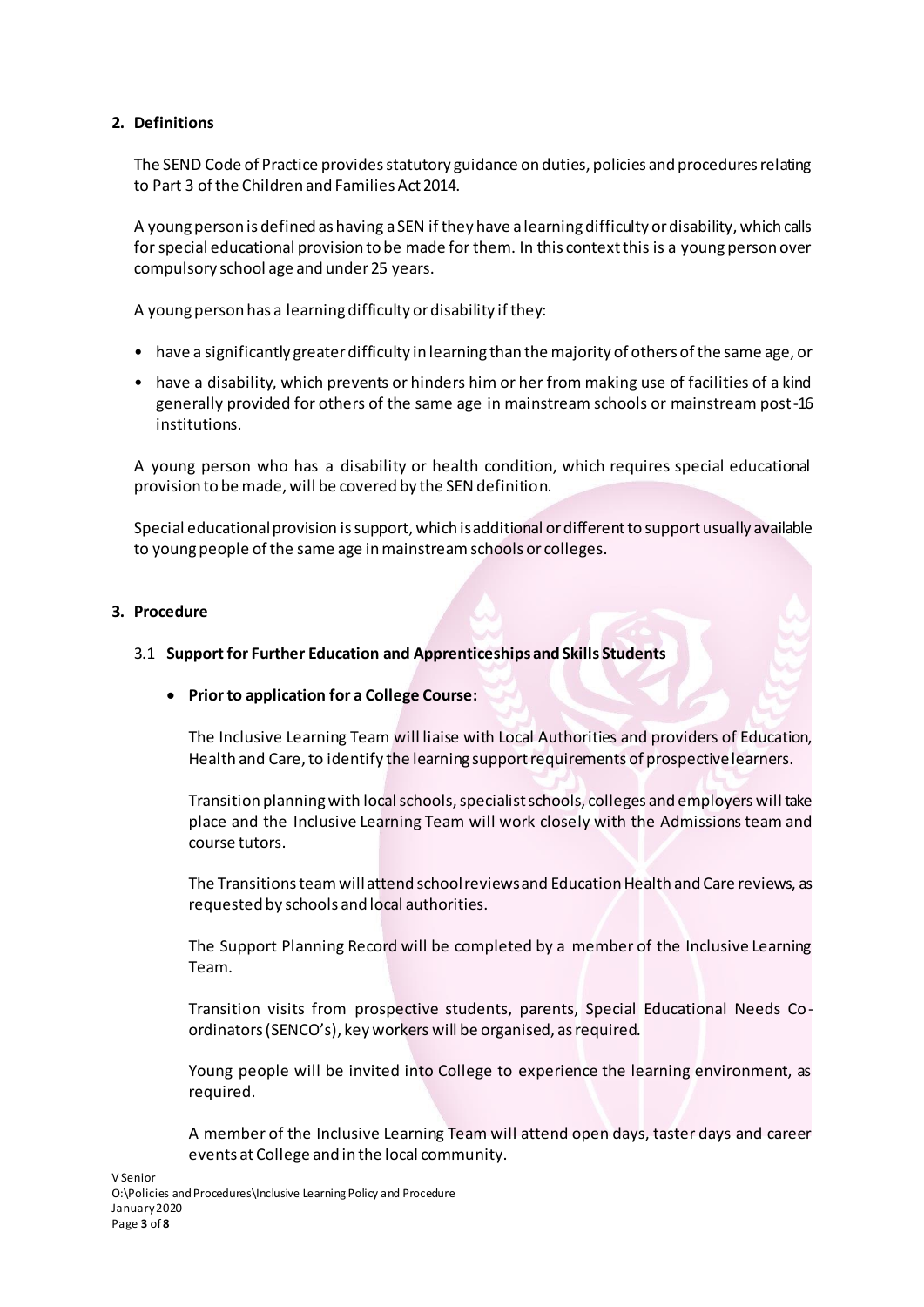Liaison with Curriculum Area teams and the Apprenticeships and Skills team will take place in respect of any prospective students with high additional support needs.

### • **Following Application:**

A member of the Inclusive Learning Team will attend an interview where a student has disclosed a learning difficulty or disability (LDD) on the application form and /or completed the Additional Learning Requirements Questionnaire -this includes all Foundation Learning applicants.

A member of the Inclusive Learning Team will collect information and gain data sharing permissions on the Support Planning Record at the interview, noting any follow up actions that may be required.

The Inclusive Learning Team will contact parents, schools, colleges, external agencies or Local authorities to request evidence of SEND prior to the interview, as requested by the Admissions team.

If a prospective student has significant or complex needs that may require additional staffing or resources, then the application will be forwarded to the *Admissions and Support Advisory Panel* for consideration. All potential High Needs Funded students will be considered by the Panel.

# • **Following Acceptance of an Offer of a Place:**

The Inclusive Learning Team will keep details of all applicantsdisclosing a SENDand a brief record of each prospective student's additional learning needs will be inputted i nto the College Management Information system (MIS).

This information is available to all teaching and support staff via the Course Profiles and electronic Individual Learning Plans, and in the case of Apprenticeship students, OneFile.

The Assistant Heads and the SEND Funding and EHCP Manager will liaise with Local Authorities to ensure that appropriate funding is in place to meet the needs of those with more complex SEND requirements.

If any student wishes to declare a SEND requirement or mental health concern/medical condition during enrolment, then a member of the Inclusive Learning Team will be available to discuss this with the student.

Following enrolment, reports will be available for each curriculum area and college centre listing all students' who have declared a SEND with a brief overview of their additional learning needs.

Any additional disclosures made whilst on programme will be added to the College MIS system, which will update all relevant reports.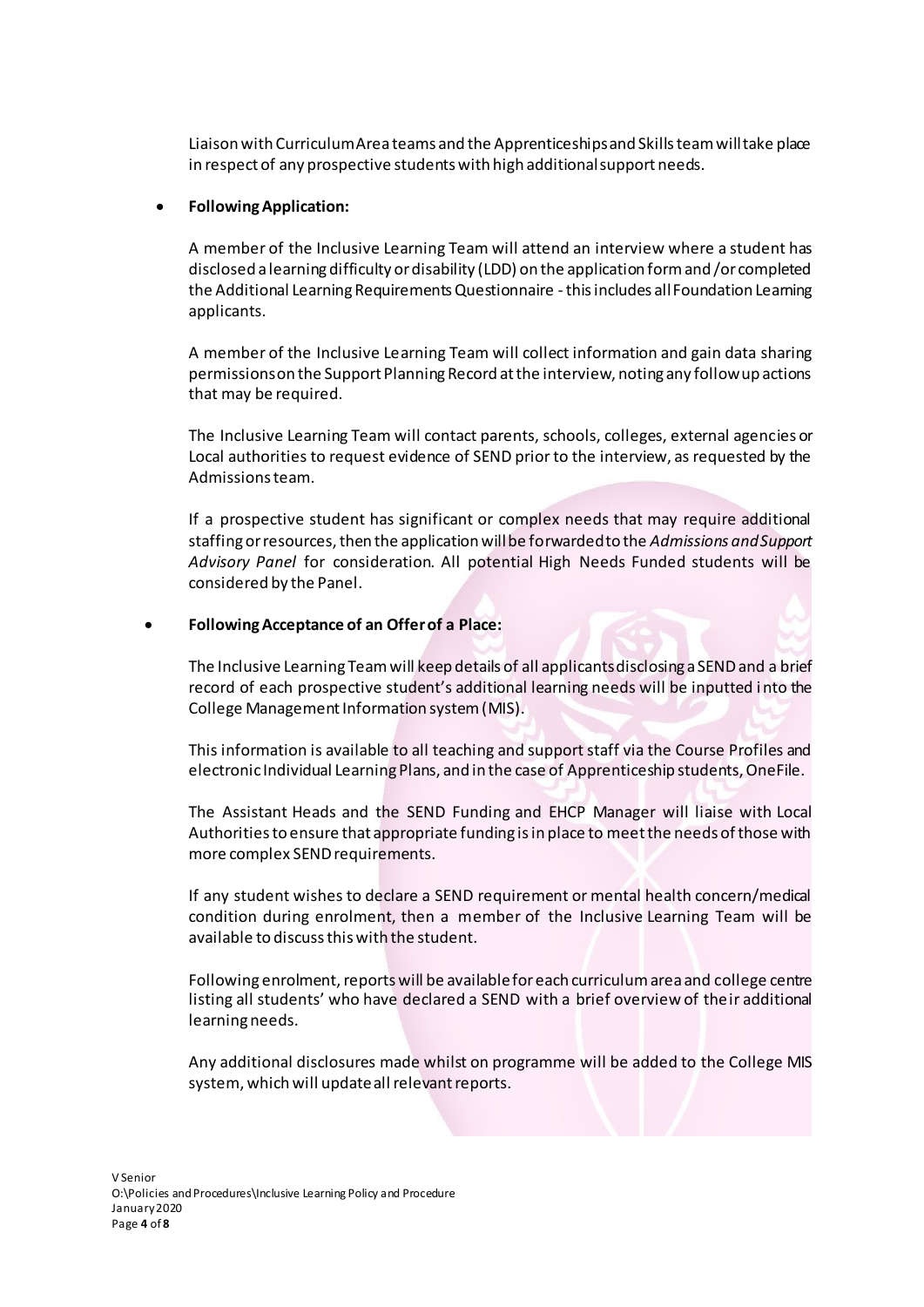Students requiring exam access arrangements will be given the opportunity to complete assessments during the first 6 weeks of their programme. The Exam Access Information Gathering Sheet will be completed with each Further Education student by a member of the Inclusive Learning team.

# • **At Induction:**

Staff from the Inclusive Learning Team will be deployed across curriculum areas and centres and identified SEND students will be supported throughout the Induction process.

Individual Risk Assessments, Wellbeing Plans and Personal Emergency Evacuation Plans will be completed by the Course Tutor/Assessor, as required, with relevant input from the Inclusive Learning team.

Information on the college MIS system will identify High Needs Funded students, Education Skills Funding Agency and Adult Education Budget (AEB) students.

All supported students will sign the Inclusive Learning Agreement.

# • **During First Six Weeks on Course:**

Staff from the Inclusive Learning Team will be deployed to support students across college centres and apprenticeships and trainee programmes. The Inclusive Learning Team will keep records of the support that is provided to those identified students.

Inclusive Learning Coordinators will complete a SEND Group Overview Record for each cohort of learners and keep a timetable record detailing support and staffing for each cohort.

Further opportunities will be provided for the completion of exam access arrangement assessments.

The Inclusive Learning Specialist Tutors will liaise with the Exams Team to ensure that all exam access arrangements are put in place as required - see Exam Access Arrangements policy and procedure.

The Inclusive Learning Coordinators/Mentors will liaise regularly with Assistant Heads, Tutors and Student Support and Welfare regarding students with SEND.

# • **On Programme:**

An Integrated Support Plan (on ProMonitor system/One File) will be completed for each supported student, which will be accessible via the student eILP and will detail the support arrangements for the student.

A Learning Support Record will be kept for each supported student and this is accessible via the student eILP.

Each member of Inclusive Learning will keep an online calendar which details the groups/individuals for whom they have provided support and the meetings/CPDattended.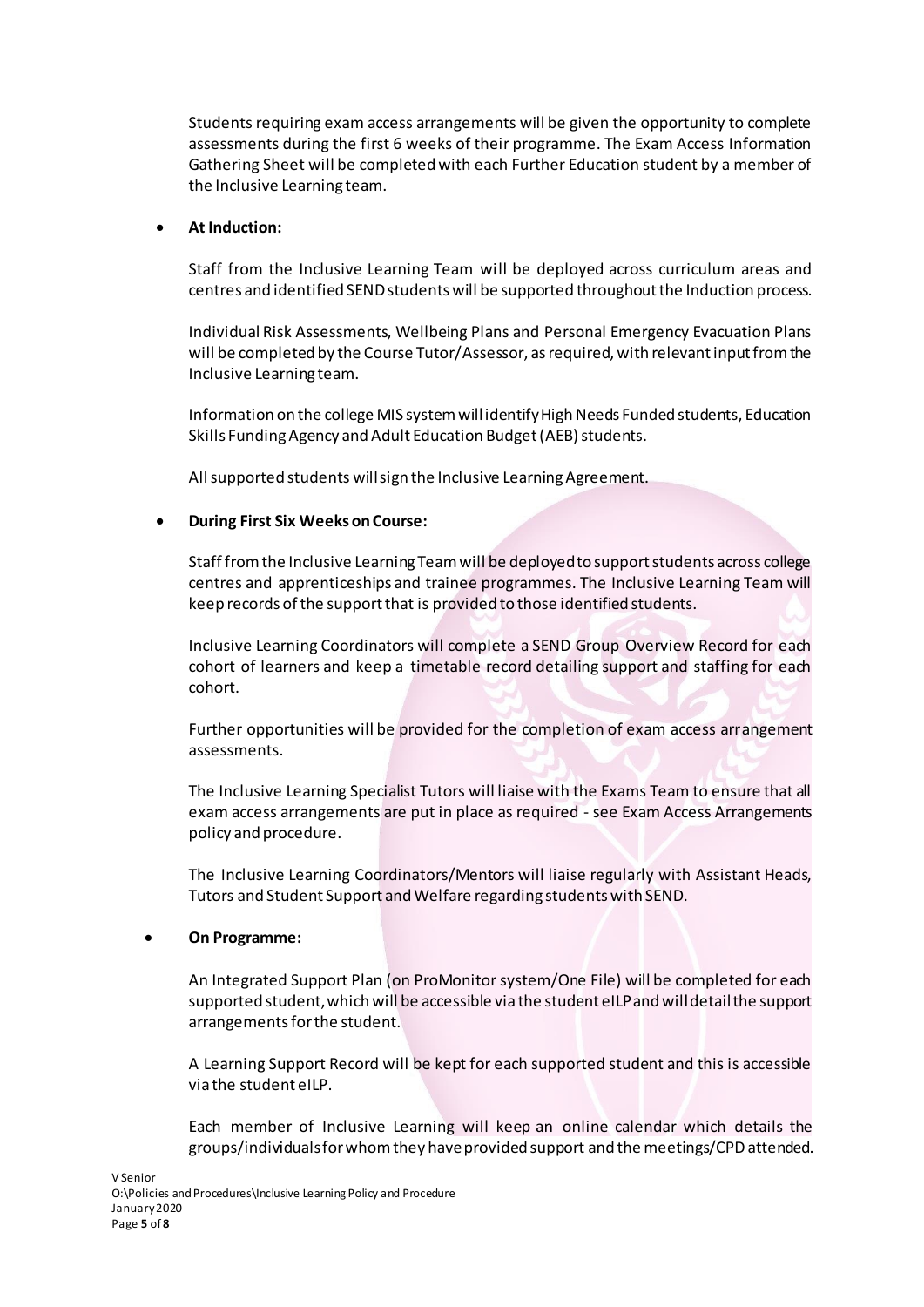Individual student files containing assessment/support information will be kept in the Inclusive Learning Offices.

Assistive Technology or specialist software will be provided to students, asrequired.

Weekly meetings for the Inclusive Learning Team will be held and discussions will take place as to supported students and their support requirements. Coordinators/Mentors will attend cross college meetings and area support meetings, as required

The Inclusive Learning Team will talk regularly with learners, and their parents/carers as required, throughout the year to ensure that learners feel the support provision meets their needs.

The Transitions team will lead EHCP Review meetings with other Inclusive Learning staff and teaching staff in attendance.

The Inclusive Learning Team will provide information, advice and guidance for teaching staff on all aspects of SEND and inclusive practice.

Inclusive Learning Coordinators / Mentors will attend Performance Boards at the end of each term to report on SEND support.

A High Needs Provision Self-Assessment Report will be written each year to identify strengths and areas for development in Inclusive Learning provision.

#### 3.2 **Support for Higher Education Students**

The Inclusive Learning Team will advise and guide prospective students and current students on the process of applying for a DSA.

A member of the Inclusive Learning Team will liaise with the Admissions team for those declaring a learning difficulty or disability. Students are required to provide evidence to Student Finance England (or equivalent) regarding a learning difficulty, disability or mental health condition.

If a student does not have up to date evidence of a Specific Learning Difficulty, the Inclusive Learning Team can arrange an assessment with a specialist, for which a contribution from the student is expected.

Support in the form of 1-1 specialist tutor/mentor or specialist note-taker/ BSL can be provided if the student has an Assessment of Need detailing their requirements as part of a Disabled Student Allowance.

The Inclusive Learning Specialist Tutors will liaise with the Exams Team to ensure that all exam access arrangements are put in place as required - see Exam Access Arrangements policy and procedure.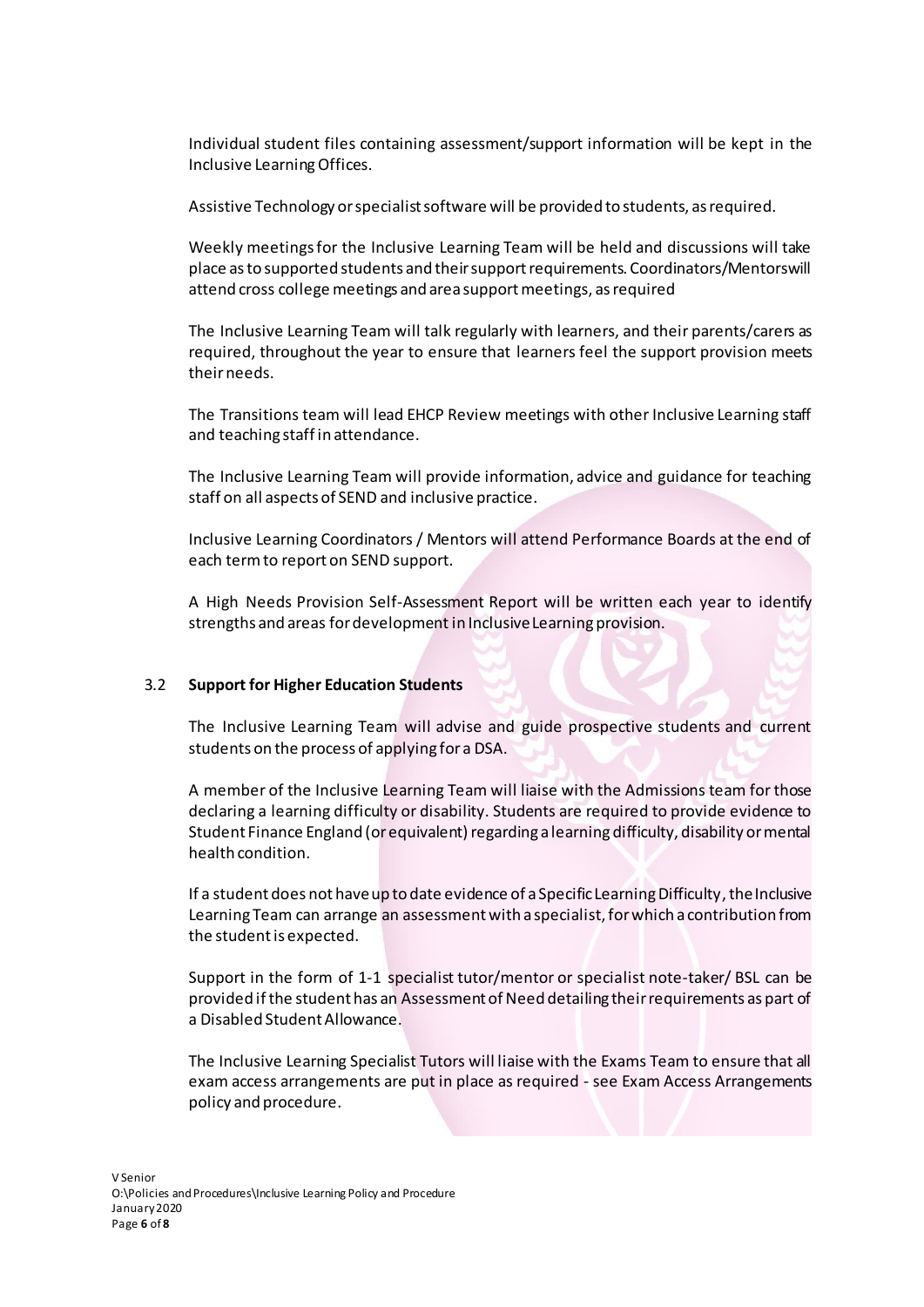# **Documents Associated with this Policy**

- Support Planning Record
- Additional Learning Requirements Questionnaire
- Exam Access Arrangement Information Gathering Sheet
- Inclusive Learning Agreement
- SEND Student Records for FE, HE and 14-16 on ProMonitor
- SEND Records for Apprenticeships and Skills on OneFile

# **Associated Policies and Procedures**

- Special Educational Needs and Disability (SEND) Policy and Procedure
- Child Protection and Safeguarding Policy and Procedure
- Examination Access Arrangements Policy and Procedure
- Personal Care Policy and Procedure
- Admissions and Support Advisory Panel Terms of Reference